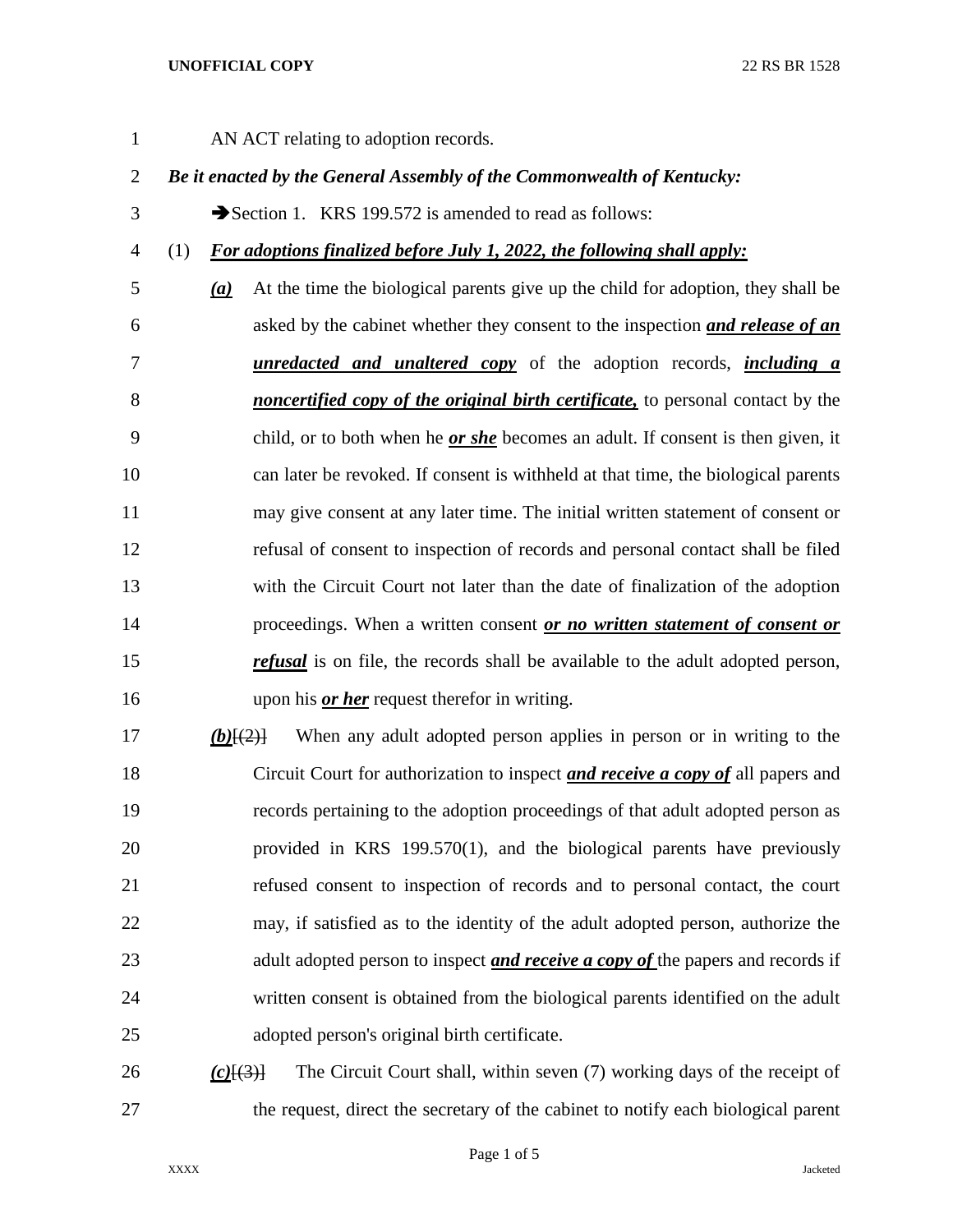#### **UNOFFICIAL COPY** 22 RS BR 1528

 identified on the adult adopted person's original birth certificate that the person has applied to the court for information identifying the biological parent. Within six (6) months of receiving the notice of the request of the adult adopted person, the secretary of the cabinet shall make complete and reasonable efforts to notify each biological parent identified on the adult adopted person's original birth certificate. The secretary may charge a reasonable fee not to exceed two hundred fifty dollars (\$250) to the adult adopted person for making this search. Every child-caring facility and child- placing agency in the Commonwealth shall cooperate with the secretary in his *or her* efforts to notify these biological parents.

 *(d)*[(4)] If the cabinet utilizes the services of another person or entity to perform a search under *paragraph (c)*[subsection (3)] of this *subsection*[section], the cabinet shall enter into a formal contract with that person or entity. A person or entity contracted to perform a search shall be licensed under the provisions of KRS Chapter 329A.

 *(e)*[(5)] The notification of the biological parents shall not be by mail and shall be by personal and confidential contact by the cabinet. The notification shall be done without disclosing the identity of the adult adopted person. The personal and confidential contact with the biological parents shall be evidenced by filing with the Circuit Court an affidavit of notification executed by the person who notified each parent and certifying each parent was given 22 the following information:

- *1.*[(a)] The nature of the information requested by the adult adopted person;
- 2.<del>[(b)]</del> The date of the request of the adult adopted person;

26 3.<del>[(e)]</del> The right of the biological parent to file, within sixty (60) days of receipt of the notice, an affidavit with the Circuit Court stating that the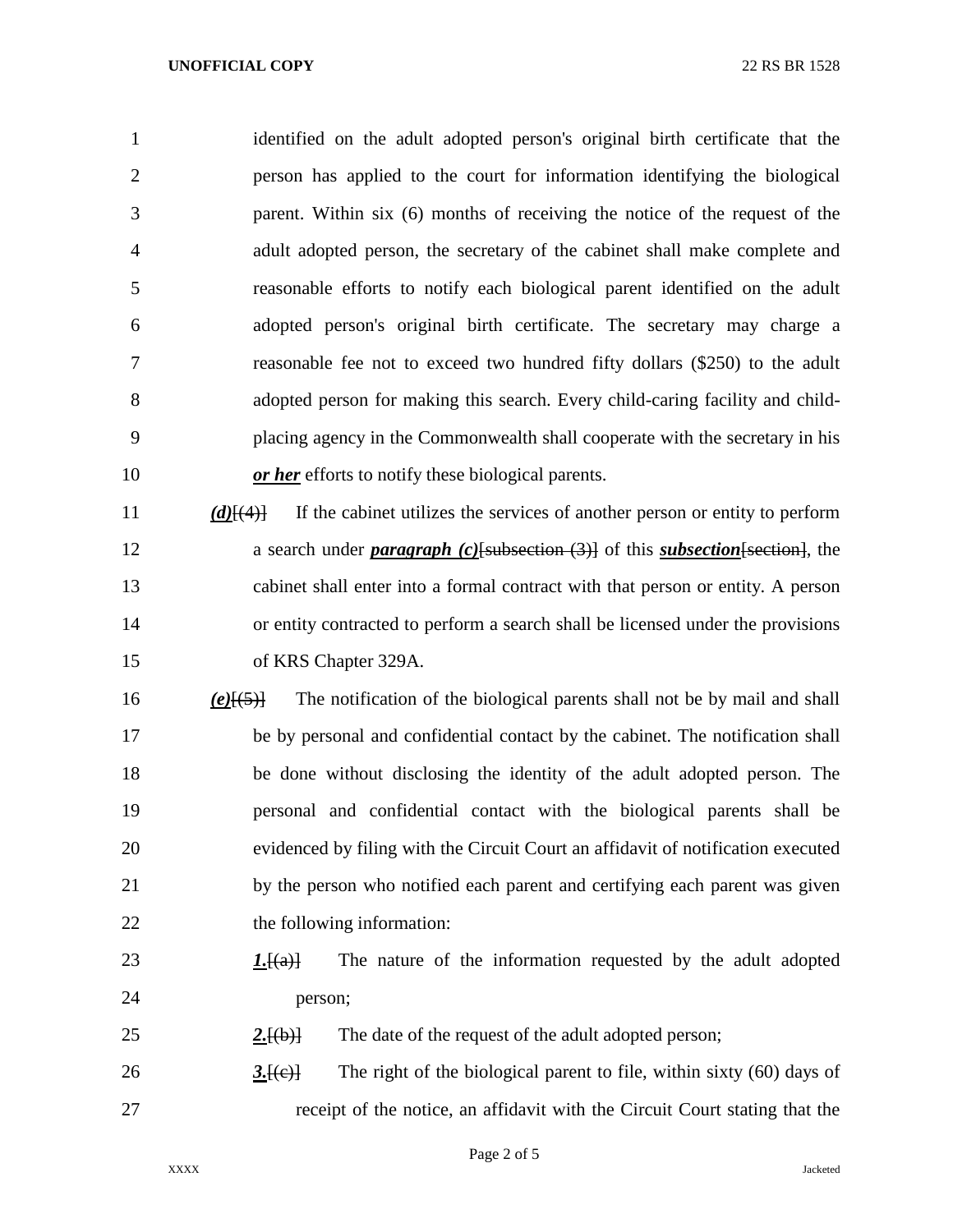| 1              | adult adopted person shall be authorized to inspect and receive a copy of                |
|----------------|------------------------------------------------------------------------------------------|
| $\overline{2}$ | all papers and records pertaining to <i>the adult adopted person's</i>                   |
| 3              | adoption proceedings;                                                                    |
| 4              | The right of the biological parent to file at any time an affidavit<br>4.[(d)]           |
| 5              | authorizing the adult adopted person to inspect all papers and records                   |
| 6              | pertaining to <i>the adult adopted person's</i> [his] adoption proceedings; and          |
| 7              | The right of a biological parent to file an affidavit with the Circuit<br>5.[(e)]        |
| 8              | Court stating that all papers and records pertaining to the adoption                     |
| 9              | proceedings of the adult adopted person shall not be open for inspection                 |
| 10             | by the adult adopted person.                                                             |
| 11             | <i>Except as provided for in paragraph (a) of this subsection</i> , the adult<br>L(6)    |
| 12             | adopted person shall not be authorized to inspect <i>and receive copies of</i> the       |
| 13             | papers and records pertaining to his or her adoption proceedings unless those            |
| 14             | biological parents identified on the original birth certificate agree in writing to      |
| 15             | that inspection.                                                                         |
| 16             | If after diligent and reasonable effort, the secretary of the cabinet<br>(g)(7)          |
| 17             | certifies that <i>the biological parent, if only one (1) is named, or</i> both           |
| 18             | biological parents, if both are named, identified in the original birth                  |
| 19             | certificate are deceased or the secretary is unable to locate said parents, then a       |
| 20             | judge of the Circuit Court, upon motion of the adult adopted person,                     |
| 21             | shall {- shall } and records of the Cabinet for Health and                               |
| 22             | Family Services and those of the Circuit Court pertaining to the adoption shall          |
| 23             | be open for inspection <i>and copying</i> to the adult adopted person, <i>his or her</i> |
| 24             | descendant, or the legal representative of the adult adoptee or descendant.              |
| 25             | In any case, the court shall order that only identifying information about the           |
| 26             | biological parents be shared with the adult adopted person.]                             |
| 27             | For adoptions finalized on or after July 1, 2022, the following shall apply:<br>(2)      |

Page 3 of 5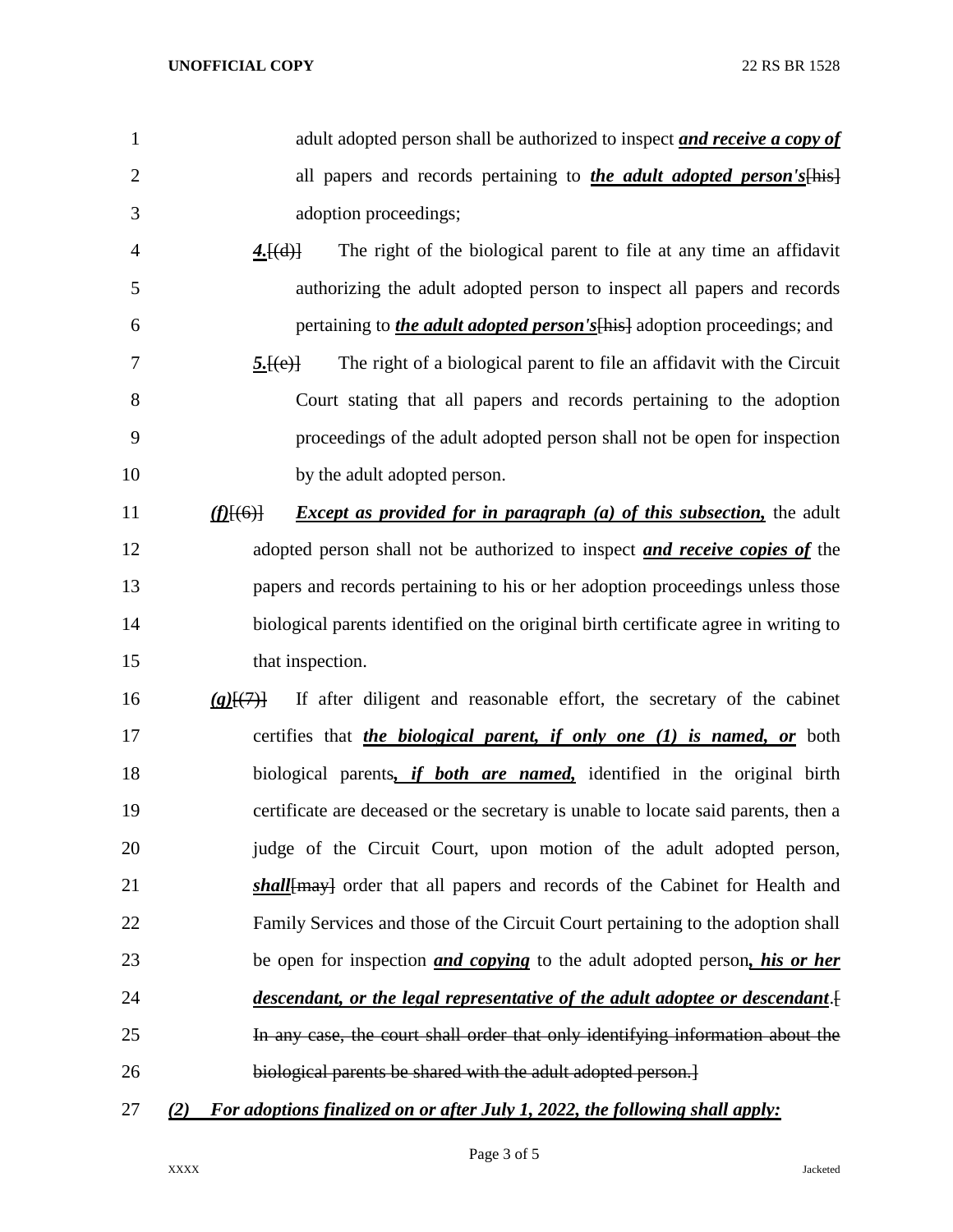## **UNOFFICIAL COPY** 22 RS BR 1528

| $\mathbf{1}$ | (a) | The cabinet shall create and publish on the cabinet's Web site an adoption        |
|--------------|-----|-----------------------------------------------------------------------------------|
| 2            |     | contact preference form for use by biological parents whose parental rights       |
| 3            |     | <b>have been relinguished or terminated.</b>                                      |
| 4            | (b) | A biological parent named on the adopted person's original birth certificate      |
| 5            |     | may, at any time following relinguishment or termination of his or her            |
| 6            |     | parental rights, file, amend, or rescind an adoption contact preference form      |
| 7            |     | with the cabinet. The parent shall choose only one $(1)$ of the following         |
| 8            |     | options:                                                                          |
| 9            |     | Direct contact from the adult adopted person;                                     |
| 10           |     | 2.<br>Contact through a third party, including but not limited to an              |
| 11           |     | employee of the cabinet; or                                                       |
| 12           |     | No contact.<br>3.                                                                 |
| 13           | (c) | The adoption contact preference form shall include a space for the                |
| 14           |     | biological parent to designate a third party to facilitate contact, voluntarily   |
| 15           |     | provide medical history, give the reasons for relinguishing the child for         |
| 16           |     | <u>adoption, or convey a personal message to the adopted person.</u>              |
| 17           | (d) | Upon written request, proof of identification, and payment of a reasonable        |
| 18           |     | copying fee, the cabinet shall provide an unredacted, unaltered copy of the       |
| 19           |     | adoption records, including a noncertified copy of the original birth             |
| 20           |     | <i>certificate, without a court order to:</i>                                     |
| 21           |     | The adult adopted person;<br>1.                                                   |
| 22           |     | An adult descendant of a deceased adopted person, regardless of the<br>2.         |
| 23           |     | <i>date of the adoption; or</i>                                                   |
| 24           |     | The legal representative of the adult adopted person or descendant.<br>3.         |
| 25           | (e) | <b>Except as provided in paragraphs (b), (c), and (d) of this subsection, all</b> |
| 26           |     | records pertaining to the adoption shall remain confidential and shall only       |
| 27           |     | be open to inspection or copying upon order of the Circuit Court for good         |